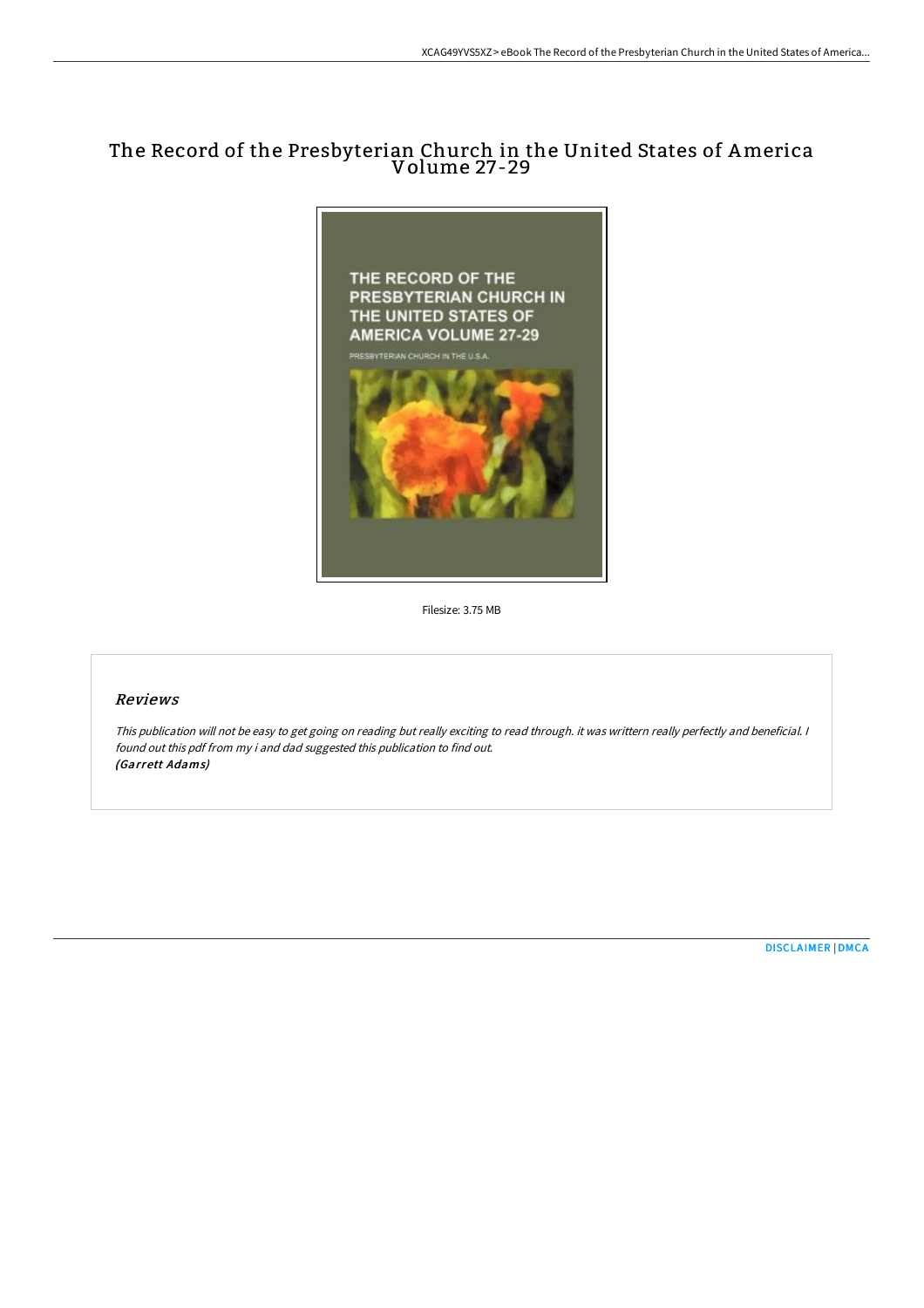# THE RECORD OF THE PRESBYTERIAN CHURCH IN THE UNITED STATES OF AMERICA VOLUME 27 -29



RareBooksClub. Paperback. Book Condition: New. This item is printed on demand. Paperback. 420 pages. Dimensions: 9.7in. x 7.4in. x 0.9in.This historic book may have numerous typos and missing text. Purchasers can download a free scanned copy of the original book (without typos) from the publisher. Not indexed. Not illustrated. 1876 Excerpt: . . . the same blessed fruits from your labors be gathered elsewhere that have been realized here. Another missionary writes: This little flock were compelled to build, by the unwillingness of those who own the house (in which they had previously been permitted to worship once a month) to allow us this privilege any longer, so that our people must either build or disband. Their building cost 5, 000, of which they were only able to pay 800. Several members became security for the debt, and mortgaged their farms or homesteads. This burden they are no longer able to bear, having lost their crops for two years in succession. And now one of the elders must sell his farm to prevent the accumulation of interest which neither he nor the rest of the church are able to pay. In justice to myself, I must say, all this happened before I came. Had my predecessor been a man of practical sense or experience, the church would have been saved this debt, by building within their means. It now devolves upon me to relieve them if possible. But how am I to effect this I may go to the General Assembly (as I am a Commissioner) and by personal solicitation or application to a few churches try to raise the amount to relieve this suffering brother and save the honor of the church. But this I dislike; and if I had the money I would rather pay it myself than...

 $\Box$ Read The Record of the [Presbyterian](http://techno-pub.tech/the-record-of-the-presbyterian-church-in-the-uni.html) Church in the United States of America Volume 27-29 Online  $\blacktriangleright$ Download PDF The Record of the [Presbyterian](http://techno-pub.tech/the-record-of-the-presbyterian-church-in-the-uni.html) Church in the United States of America Volume 27-29